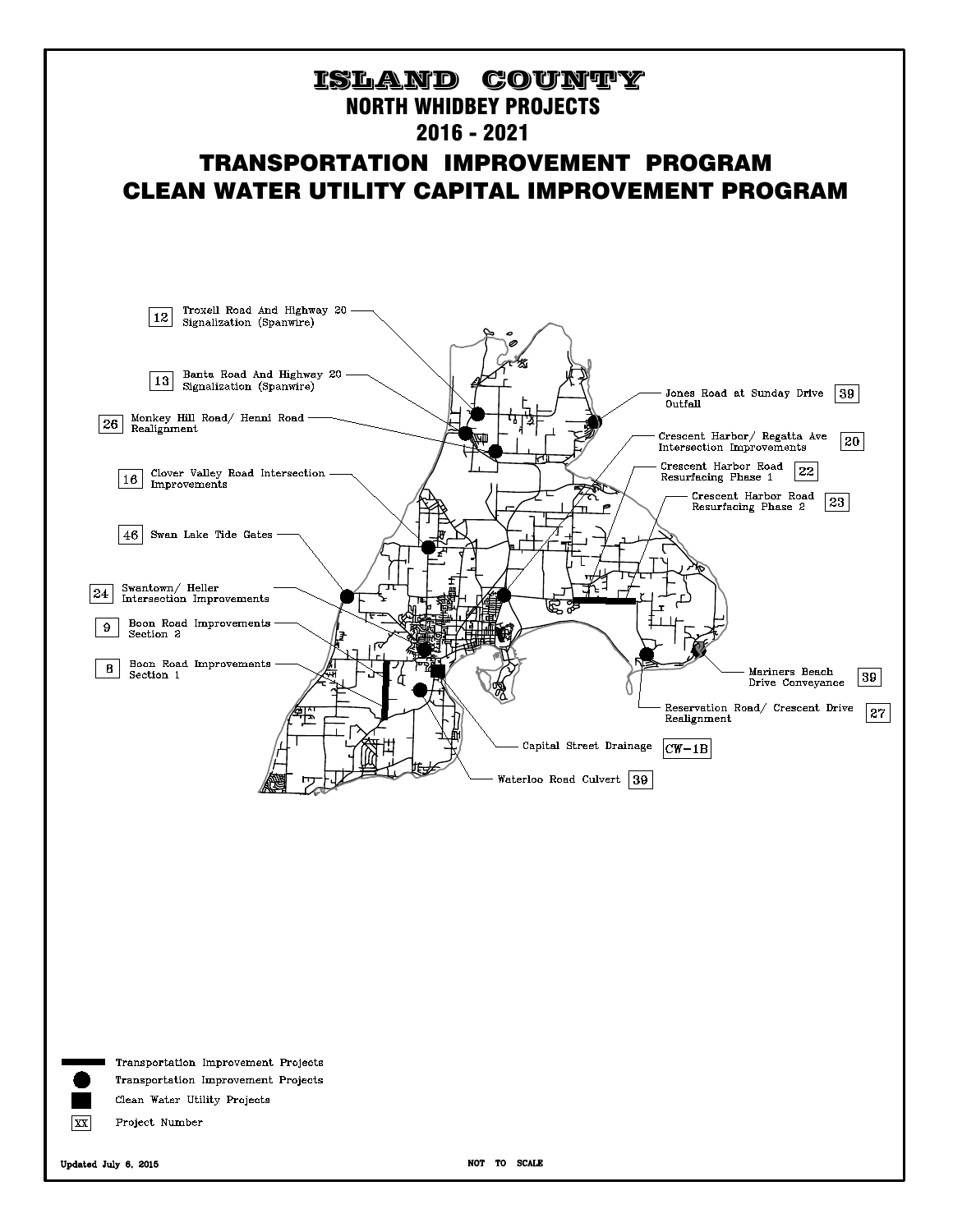![](_page_1_Figure_0.jpeg)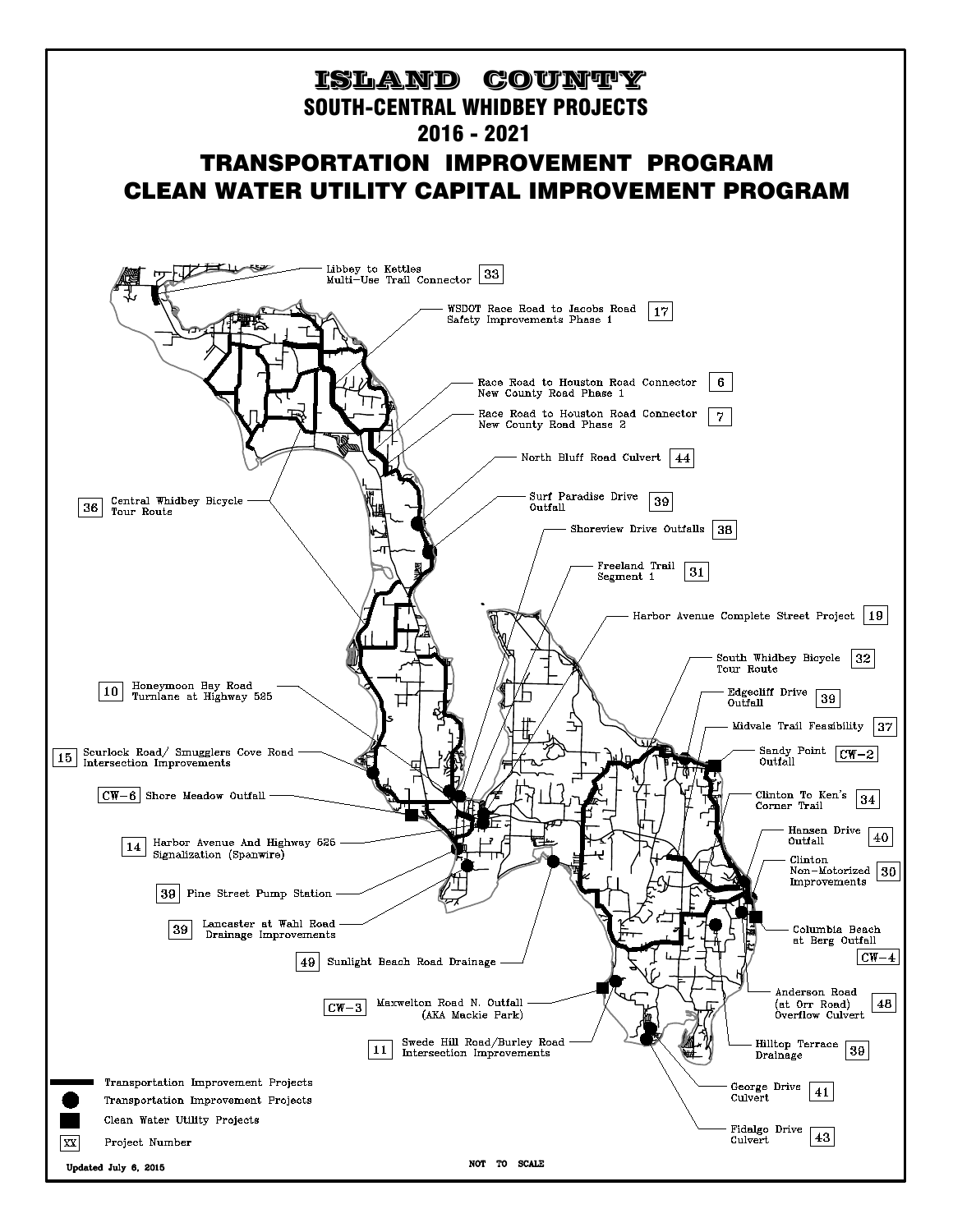![](_page_2_Figure_0.jpeg)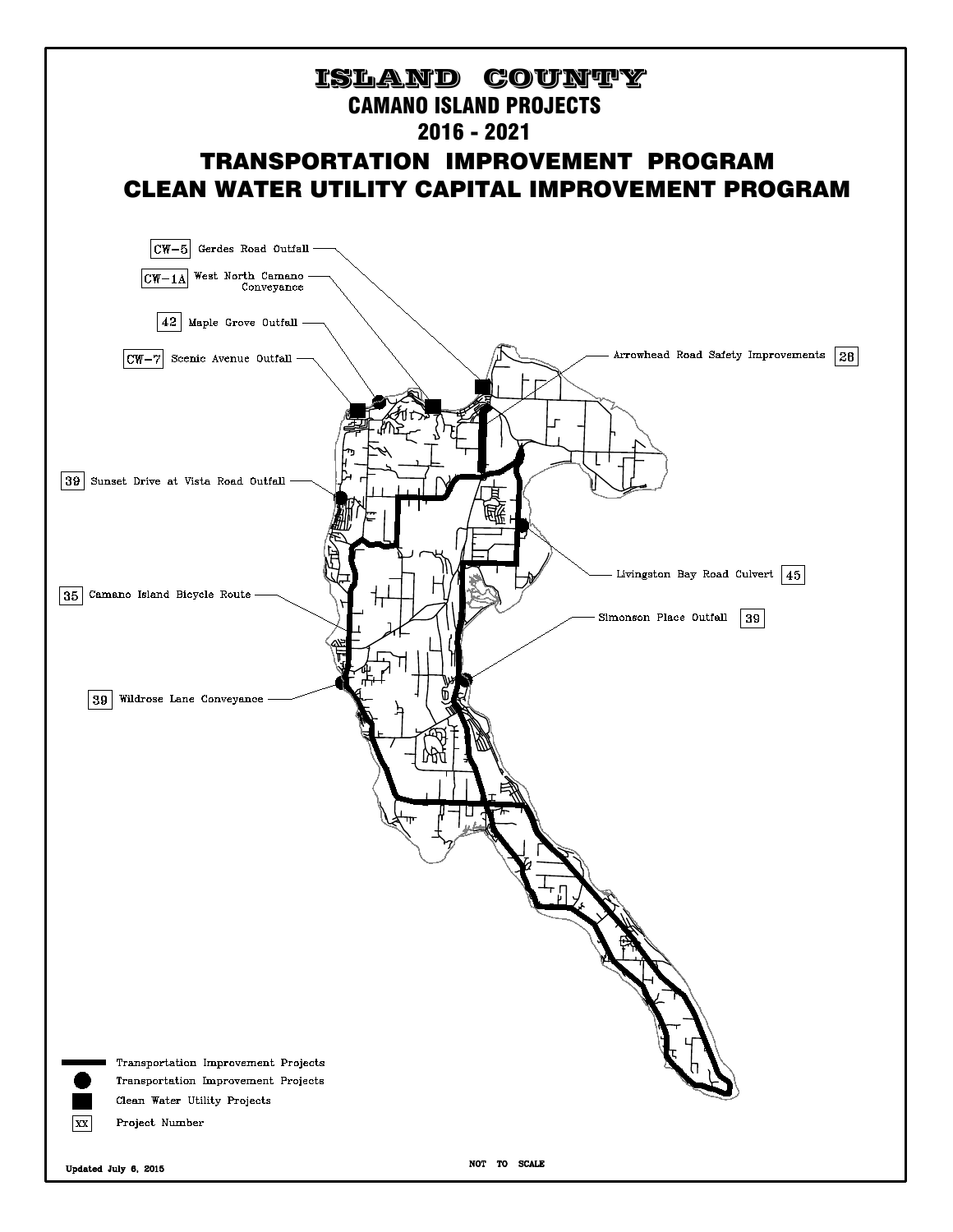| <b>TIP</b>      | PRO.          | <b>BICC</b>    | PROJECT TITLE /                                                 |       | 2016  |         |      | 2017  |              |           | 2018  |               |      | 2019  |       |      | 2020      |           |              | 2021  |                |              | PHASE TOTAL |                | 6 YEAR                                           |            | <b>COMMISSIONERS TOTALS</b> |                |                |
|-----------------|---------------|----------------|-----------------------------------------------------------------|-------|-------|---------|------|-------|--------------|-----------|-------|---------------|------|-------|-------|------|-----------|-----------|--------------|-------|----------------|--------------|-------------|----------------|--------------------------------------------------|------------|-----------------------------|----------------|----------------|
| NO.             | ID            | <b>DIST</b>    | <b>FUND</b>                                                     | PE    | RW    | CN      | PE   | RW    | CN           | <b>PE</b> | RW    | CN            | PE   | RW    | CN    | PE   | <b>RW</b> | <b>CN</b> | PE           | RW    | CN             | PE           | <b>RW</b>   | CN             | TOTALS                                           | <b>ALL</b> |                             | $\overline{2}$ | $\mathbf{3}$   |
|                 | $2013 - 1$    | <b>All</b>     | <b>MISCELLANEOUS GUARDRAIL PROJECTS</b>                         |       |       |         |      |       |              |           |       |               |      |       |       |      |           |           |              |       |                |              |             |                | All Funding for this Project is Secured          |            |                             |                | Roads          |
|                 |               |                | LOCAL                                                           | 10.0  |       | 50.0    | 10.0 |       | 50.0         | 10.0      |       | 50.0          | 10.0 |       | 50.0  | 10.0 |           | 50.0      | 10.0         |       | 50.0           | 60.0         |             | 300.0          | 360.0                                            | 360.0      |                             |                |                |
|                 |               |                | <b>PROJECT TOTAL:</b>                                           | 10.0  |       | 50.0    | 10.0 |       | 50.0         | 10.0      |       | 50.0          | 10.0 |       | 50.0  | 10.0 |           | 50.0      | 10.0         |       | 50.0           | 60.0         |             | 300.0          | 360.0                                            | 360.0      |                             |                |                |
| $\overline{2}$  | $2011 - 44$   | <b>All</b>     | <b>MISC. HMA STRUCTURAL OVERLAY</b>                             |       |       |         |      |       |              |           |       |               |      |       |       |      |           |           |              |       |                |              |             |                | All Funding for this Project is Secured          |            |                             |                | Roads          |
|                 |               |                | LOCAL                                                           | 20.0  |       | 13.0    | 20.0 |       | 13.0         | 20.0      |       | 13.0          | 20.0 |       | 13.0  | 20.0 |           | 13.0      | 20.0         |       | 13.0           | 120.0        |             | 78.0           | 198.0                                            | 198.0      |                             |                |                |
|                 |               |                | CAPP                                                            |       |       | 301.0   |      |       | 307.0        |           |       | 313.0         |      |       | 319.0 |      |           | 325.0     |              |       | 331.0          |              |             | 1,896.0        | 1,896.0                                          | 1,896.0    |                             |                |                |
|                 |               |                | <b>PROJECT TOTAL:</b>                                           | 20.0  |       | 314.0   | 20.0 |       | 320.0        | 20.0      |       | 326.0         | 20.0 |       | 332.0 | 20.0 |           | 338.0     | 20.0         |       | 344.0          | 120.0        |             | 1,974.         | 2,094.0                                          | 2,094.0    |                             |                |                |
|                 | $6^{\circ}$   | <b>All</b>     | │ MISC.  R/W, MINOR SAFETY IMPROVEMENTS AND PROJECT DEVELOPMENT |       |       |         |      |       |              |           |       |               |      |       |       |      |           |           |              |       |                |              |             |                | <b>All Funding for this Project is Secured</b>   |            |                             |                | Roads          |
|                 |               |                | LOCAL                                                           | 25.0  | 60.0  | 110.0   | 25.0 | 60.0  | 110.0        | 25.0      | 60.0  | 110.0         | 25.0 | 60.0  | 110.0 | 25.0 | 60.0      | 110.0     | 25.0         | 60.0  | 110.0          | 150.0        | 360.0       | 660.0          | 1,170.0                                          | 1,170.0    |                             |                |                |
|                 |               |                | <b>PROJECT TOTAL:</b>                                           | 25.0  | 60.0  | 110.0   | 25.0 |       | $60.0$ 110.0 | 25.0      | 60.0  | 110.0         | 25.0 | 60.0  | 110.0 | 25.0 | 60.0      | 110.0     | 25.0         | 60.0  | 110.0          | 150.0        | 360.0       | 660.0          | 1,170.0                                          | 1,170.0    |                             |                |                |
|                 | 99-3002       | <b>All</b>     | <b>SHOULDER WIDENING PROGRAM</b>                                |       |       |         |      |       |              |           |       |               |      |       |       |      |           |           |              |       |                |              |             |                | All Funding for this Project is Secured          |            |                             |                | Roads          |
|                 |               |                | LOCAL                                                           | 20.0  | 80.0  | 300.0   | 20.0 | 150.0 | 230.0        | 20.0      | 150.0 | 230.0         | 20.0 | 150.0 | 230.0 | 20.0 | 150.0     | 230.0     | 20.0         | 150.0 | 230.0          | 120.0        | 830.0       | 1,450.0        | 2,400.0                                          | 2,400.0    |                             |                |                |
|                 |               |                | <b>PROJECT TOTAL:</b>                                           | 20.0  | 80.0  | 300.0   | 20.0 | 150.0 | 230.0        | 20.0      | 150.0 | 230.0         | 20.0 | 150.0 | 230.0 | 20.0 | 150.0     | 230.0     | 20.0         | 150.0 | 230.0          | 120.0        | 830.0       | 1,450.0        | 2,400.0                                          | 2,400.0    |                             |                |                |
| $5\overline{)}$ | $2014 - 1$    | <b>All</b>     | <b>MISC. INTERSECTION ALIGNMENT IMPROVEMENT PROJECTS</b>        |       |       |         |      |       |              |           |       |               |      |       |       |      |           |           |              |       |                |              |             |                | All Funding for this Project is Secured          |            |                             |                | Roads          |
|                 |               |                | LOCAL                                                           | 20.0  | 30.0  | 50.0    | 20.0 | 30.0  | 50.0         | 20.0      | 30.0  | 50.0          | 20.0 | 30.0  | 50.0  | 20.0 | 30.0      | 50.0      | 20.0         | 30.0  | 50.0           | 120.0        | 180.0       | 300.0          | 600.0                                            | 600.0      |                             |                |                |
|                 |               |                | <b>PROJECT TOTAL:</b>                                           | 20.0  | 30.0  | 50.0    | 20.0 | 30.0  | 50.0         | 20.0      | 30.0  | 50.0          | 20.0 | 30.0  | 50.0  | 20.0 | 30.0      | 50.0      | 20.0         | 30.0  | 50.0           | 120.0        | 180.0       | 300.0          | 600.0                                            | 600.0      |                             |                |                |
| 6               | 2012-50       |                | <b>NEW COUNTY ROAD - RACE TO HOUSTON RD CONNECTOR - PHASE 1</b> |       |       |         |      |       |              |           |       |               |      |       |       |      |           |           |              |       |                |              |             |                | All Funding for this Project is Secured          |            |                             |                | Roads          |
|                 |               |                | <b>LOCAL</b>                                                    | 20.0  | 75.0  |         |      |       |              |           |       |               |      |       |       |      |           |           |              |       |                | 20.0         | 75.0        |                | 95.0                                             |            | 95.0                        |                |                |
|                 |               |                | STP(R)                                                          |       | 125.0 |         |      |       |              |           |       |               |      |       |       |      |           |           |              |       |                |              | 125.0       |                | 125.0                                            |            | 125.0                       |                |                |
|                 |               |                | <b>PROJECT TOTAL:</b>                                           | 20.0  | 200.0 |         |      |       |              |           |       |               |      |       |       |      |           |           |              |       |                | 20.0         | 200.0       |                | 220.0                                            |            | 220.0                       |                |                |
|                 | 2012-49       |                | <b>NEW COUNTY ROAD - RACE TO HOUSTON RD CONNECTOR - PHASE 2</b> |       |       |         |      |       |              |           |       |               |      |       |       |      |           |           |              |       |                |              |             |                | All Funding for this Project is Secured          |            |                             |                | Roads          |
|                 |               |                | LOCAL                                                           | 100.0 |       |         | 50.0 |       | 3,000.0      |           |       | 3,150.0       |      |       |       |      |           |           |              |       |                | 150.0        |             | 6,150.0        | 6,300.0                                          |            | 6,300.0                     |                |                |
|                 |               |                | <b>PROJECT TOTAL:</b>                                           | 100.0 |       |         | 50.0 |       | 3,000.0      |           |       | 3,150.0       |      |       |       |      |           |           |              |       |                | 150.0        |             | 6,150.0        | 6,300.0                                          |            | 6,300.0                     |                |                |
| 8               | 36892         | $\overline{2}$ | <b>BOON ROAD IMPROVEMENTS SECTION 1</b>                         |       |       |         |      |       |              |           |       |               |      |       |       |      |           |           |              |       |                |              |             |                | All Funding for this Project is Secured          |            |                             |                | Roads          |
|                 |               |                | LOCAL                                                           |       |       | 900.0   |      |       | 400.0        |           |       |               |      |       |       |      |           |           |              |       |                |              |             | 1,300.0        | 1,300.0                                          |            |                             | 1,300.0        |                |
|                 |               |                | <b>RAP</b>                                                      |       |       | 400.0   |      |       |              |           |       |               |      |       |       |      |           |           |              |       |                |              |             | 400.0          | 400.0                                            |            |                             | 400.0          |                |
|                 |               |                | <b>PROJECT TOTAL:</b>                                           |       |       | 1,300.0 |      |       | 400.0        |           |       |               |      |       |       |      |           |           |              |       |                |              |             | 1,700.0        | 1,700.0                                          |            |                             | 1,700.0        |                |
| 9               | $ 2012 - 38 $ | $\overline{2}$ | <b>BOON ROAD IMPROVEMENTS SECTION 2</b>                         |       |       |         |      |       |              |           |       |               |      |       |       |      |           |           |              |       |                |              |             |                | All Funding for this Project is Secured          |            |                             |                | Roads          |
|                 |               |                | <b>LOCAL</b>                                                    | 250.0 |       |         |      |       | 438.1        |           |       | 200.0         |      |       |       |      |           |           |              |       |                | 250.0        |             | 638.1          | 888.1                                            |            |                             | 888.1          |                |
|                 |               |                | <b>RAP</b>                                                      |       | 200.0 |         |      |       | 1,561.9      |           |       |               |      |       |       |      |           |           |              |       |                |              | 200.0       | 1,561.9        | 1,761.9                                          |            |                             | 1,761.9        |                |
|                 |               |                | <b>PROJECT TOTAL:</b>                                           | 250.0 | 200.0 |         |      |       | 2,000.0      |           |       | 200.0         |      |       |       |      |           |           |              |       |                | 250.0        | 200.0       | 2,200.0        | 2,650.0                                          |            |                             | 2,650.0        |                |
|                 | 2012-58       |                | <b>HONEYMOON BAY ROAD TURNLANE @ SR 525</b>                     |       |       |         |      |       |              |           |       |               |      |       |       |      |           |           |              |       |                |              |             |                | All Funding for this Project is Secured          |            |                             |                | Roads          |
|                 |               |                | LOCAL                                                           |       | 50.0  |         |      |       |              |           |       | 200.0         |      |       |       |      |           |           |              |       |                |              | 50.0        | 200.0          | 250.0                                            |            | 250.0                       |                |                |
|                 |               |                | CONCURRENCY<br><b>PROJECT TOTAL:</b>                            |       | 50.0  |         |      |       |              |           |       | 30.0<br>230.0 |      |       |       |      |           |           |              |       |                |              | 50.0        | 30.0<br>230.0  | 30.0<br>280.0                                    |            | 30.0<br>280.0               |                |                |
|                 |               |                |                                                                 |       |       |         |      |       |              |           |       |               |      |       |       |      |           |           |              |       |                |              |             |                |                                                  |            |                             |                | Roads          |
|                 | 2008-3        |                | <b>SWEDE HILL ROAD / BURLEY ROAD INTERSECTION IMPROVEMENTS</b>  |       |       |         |      |       |              |           |       |               |      |       |       |      |           |           |              |       |                |              |             |                | All Funding for this Project is Secured          |            |                             |                |                |
|                 |               |                | LOCAL                                                           |       | 100.0 |         |      |       | 400.0        |           |       |               |      |       |       |      |           |           |              |       |                |              | 100.0       | 400.0          | 500.0                                            |            | 500.0                       |                |                |
|                 |               |                | <b>PROJECT TOTAL:</b>                                           |       | 100.0 |         |      |       | 400.0        |           |       |               |      |       |       |      |           |           |              |       |                |              | 100.0       | 400.0          | 500.0<br>All Funding for this Project is Secured |            | 500.0                       |                | Roads          |
|                 | $2011 - 4$    | -3             | <b>TROXELL ROAD AND HIGHWAY 20 SIGNALIZATION (SPANWIRE)</b>     |       |       |         |      |       |              |           |       |               |      |       |       |      |           |           |              |       |                |              |             |                |                                                  |            |                             |                |                |
|                 |               |                | LOCAL<br><b>PROJECT TOTAL:</b>                                  |       |       |         |      |       |              |           |       |               |      |       |       |      |           |           | 30.0<br>30.0 |       | 250.0<br>250.0 | 30.0<br>30.0 |             | 250.0<br>250.0 | 280.0<br>280.0                                   |            |                             |                | 280.0<br>280.0 |
|                 |               |                |                                                                 |       |       |         |      |       |              |           |       |               |      |       |       |      |           |           |              |       |                |              |             |                |                                                  |            |                             |                |                |

Friday, June 26, 2015 03:15 PM Page 1 of 7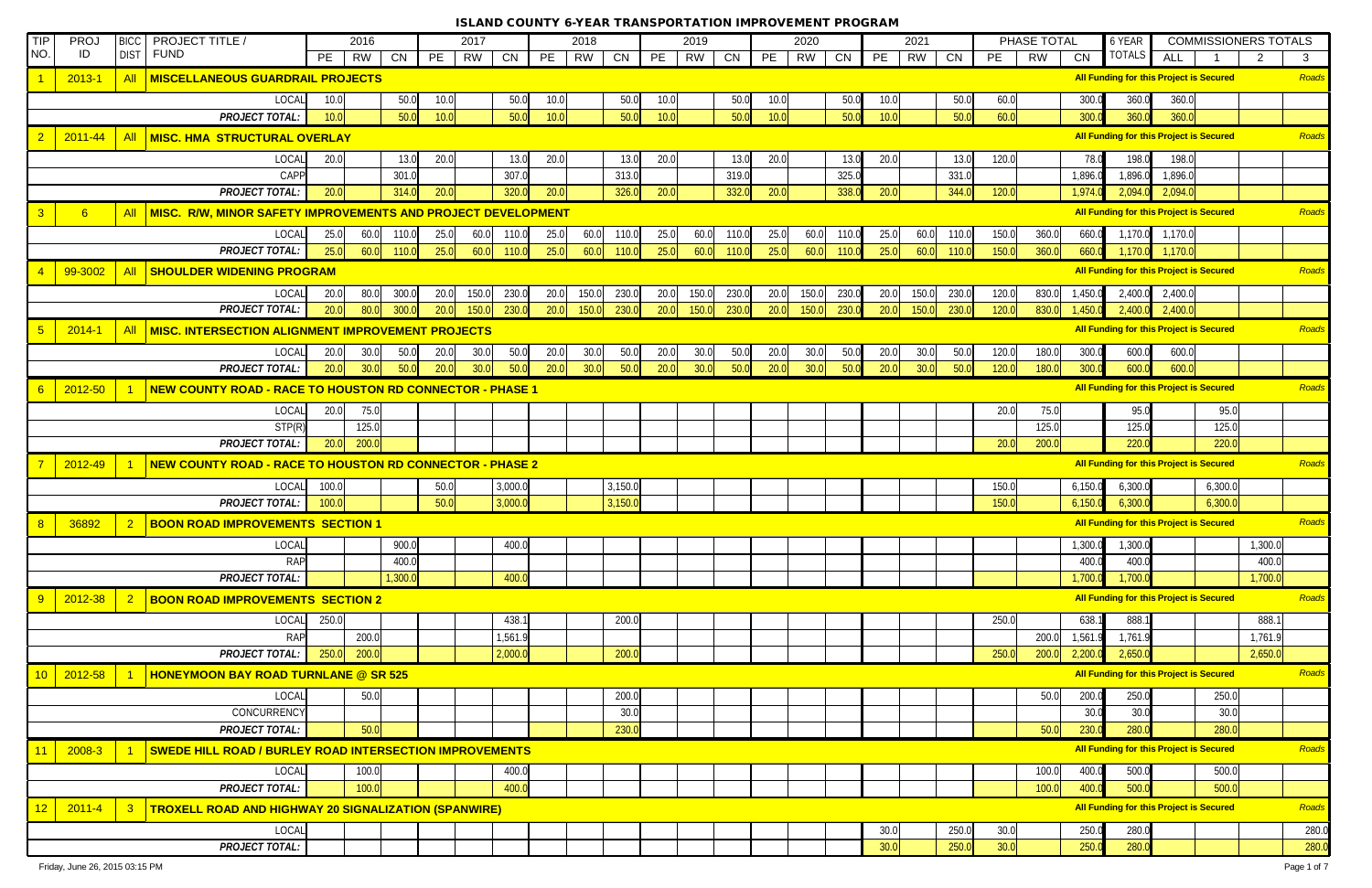| TIP | PRO.        | <b>BICC</b>             | PROJECT TITLE /                                                                        |       | 2016         |       | 2017          |      | 2018          |         |       | 2019            |       | 2020 |        | 2021            |                 |       | PHASE TOTAL      | 6 YEAR        | <b>COMMISSIONERS TOTALS</b>                    |                |              |
|-----|-------------|-------------------------|----------------------------------------------------------------------------------------|-------|--------------|-------|---------------|------|---------------|---------|-------|-----------------|-------|------|--------|-----------------|-----------------|-------|------------------|---------------|------------------------------------------------|----------------|--------------|
| NO. | ID          | <b>DIST</b>             | <b>FUND</b>                                                                            | PE    | RW<br>CN     | PE    | RW            | CN   | PE<br>RW      | CN      | PE    | <b>RW</b><br>CN | PE    | RW   | CN     | <b>RW</b><br>PE | CN              | PE    | CN<br><b>RW</b>  | <b>TOTALS</b> | <b>ALL</b>                                     | $\overline{2}$ | $\mathbf{3}$ |
| 13  | $2011 - 5$  | $\mathbf{3}$            | <b>BANTA ROAD AND HIGHWAY 20 SIGNALIZATION (SPANWIRE)</b>                              |       |              |       |               |      |               |         |       |                 |       |      |        |                 |                 |       |                  |               | <b>All Funding for this Project is Secured</b> |                | Roads        |
|     |             |                         | LOCAL                                                                                  |       |              |       |               |      |               |         |       |                 |       |      |        | 30.0            | 250.0           | 30.0  | 250.0            | 280.0         |                                                |                | 280.0        |
|     |             |                         | <b>PROJECT TOTAL:</b>                                                                  |       |              |       |               |      |               |         |       |                 |       |      |        | 30.0            | 250.0           | 30.0  | 250.0            | 280.0         |                                                |                | 280.0        |
| 14  | $2011 - 6$  |                         | <b>HARBOR AVENUE AND HIGHWAY 525 SIGNALIZATION (SPANWIRE)</b>                          |       |              |       |               |      |               |         |       |                 |       |      |        |                 |                 |       |                  |               | All Funding for this Project is Secured        |                | Roads        |
|     |             |                         | LOCAL                                                                                  |       |              |       |               |      |               |         |       |                 |       |      |        | 30.0            | 250.0           | 30.0  | 250.0            | 280.0         | 280.0                                          |                |              |
|     |             |                         | <b>PROJECT TOTAL:</b>                                                                  |       |              |       |               |      |               |         |       |                 |       |      |        | 30.0            | 250.0           | 30.0  | 250.0            | 280.0         | 280.0                                          |                |              |
| 15  | 2011-23     |                         | <b>SCURLOCK ROAD / SMUGGLERS COVE ROAD INTERSECTION IMPROVEMENTS</b>                   |       |              |       |               |      |               |         |       |                 |       |      |        |                 |                 |       |                  |               | All Funding for this Project is Secured        |                | Roads        |
|     |             |                         | LOCAL                                                                                  |       |              |       |               |      | 75.0<br>40.0  |         |       | 500.0           |       |      | 1000.0 |                 |                 | 75.0  | 1,500.0<br>40.0  | 1,615.0       | 1,615.0                                        |                |              |
|     |             |                         | <b>PROJECT TOTAL:</b>                                                                  |       |              |       |               |      | 40.0<br>75.0  |         |       | 500.0           |       |      | 1000.0 |                 |                 | 75.0  | 40.0<br>1,500.0  | 1,615.0       | 1,615.0                                        |                |              |
| 16  | 2011-19     | $\overline{\mathbf{3}}$ | <b>CLOVER VALLEY ROAD INTERSECTION IMPROVEMENTS</b>                                    |       |              |       |               |      |               |         |       |                 |       |      |        |                 |                 |       |                  |               | All Funding for this Project is Secured        |                | Roads        |
|     |             |                         | LOCAL                                                                                  | 250.0 |              | 70.0  | 150.0         |      | 50.0<br>100.0 |         |       | 1,000.0         |       |      | 1000.0 |                 |                 | 370.0 | 250.0<br>2,000.0 | 2,620.0       |                                                |                | 2,620.0      |
|     |             |                         | <b>PROJECT TOTAL:</b>                                                                  | 250.0 |              |       | 150.0<br>70.0 |      | 100.0<br>50.0 |         |       | 1,000.0         |       |      | 1000.0 |                 |                 | 370.0 | 250.0<br>2,000.  | 2,620.0       |                                                |                | 2,620.0      |
| 17  | $2012 - 12$ |                         | <b>WSDOT RACE ROAD TO JACOB ROAD SAFETY IMPROVEMENTS PHASE 1 (COUNTY CONTRIBUTION)</b> |       |              |       |               |      |               |         |       |                 |       |      |        |                 |                 |       |                  |               | <b>All Funding for this Project is Secured</b> |                | Roads        |
|     |             |                         | LOCAL                                                                                  |       | 200.0        |       |               | 50.0 |               |         |       |                 |       |      |        |                 |                 |       | 250.0            | 250.0         | 250.0                                          |                |              |
|     |             |                         | <b>PROJECT TOTAL:</b>                                                                  |       | 200.0        |       |               | 50.0 |               |         |       |                 |       |      |        |                 |                 |       | 250.0            | 250.0         | 250.0                                          |                |              |
| 18  | $01 - 5001$ | AII                     | <b>REGIONAL TRANSPORTATION PLANNING WORK PROGRAM</b>                                   |       |              |       |               |      |               |         |       |                 |       |      |        |                 |                 |       |                  |               |                                                |                | Roads        |
|     |             |                         | LOCAL                                                                                  | 10.0  |              | 10.0  |               |      | 10.0          |         | 10.0  |                 | 10.0  |      |        | 10.0            |                 | 60.0  |                  | 60.0          | 60.0                                           |                |              |
|     |             |                         | STP(R)                                                                                 | 86.0  |              | 86.0  |               |      | 86.0          |         | 90.0  |                 | 90.0  |      |        | 94.0            |                 | 532.0 |                  | 532.0         | 532.0                                          |                |              |
|     |             |                         | <b>WSDOT</b>                                                                           | 32.6  |              | 32.6  |               |      | 32.6          |         | 32.6  |                 | 32.6  |      |        | 32.6            |                 | 195.6 |                  | 195.6         | 195.6                                          |                |              |
|     |             |                         | <b>PROJECT TOTAL:</b>                                                                  | 128.6 |              | 128.6 |               |      | 128.6         |         | 132.6 |                 | 132.6 |      |        | 136.6           |                 | 787.6 |                  | 787.6         | 787.6                                          |                |              |
| 19  | 2012-34     |                         | <b>HARBOR AVENUE COMPLETE STREET PROJECT</b>                                           |       |              |       |               |      |               |         |       |                 |       |      |        |                 |                 |       |                  |               |                                                |                | Roads        |
|     |             |                         | <b>DISCRETIONARY</b>                                                                   |       |              |       |               |      |               |         |       |                 | 250.0 |      |        |                 | $100.0$ 1,000.0 | 250.0 | 100.0<br>1,000.0 | 1,350.0       | 1,350.0                                        |                |              |
|     |             |                         | <b>PROJECT TOTAL:</b>                                                                  |       |              |       |               |      |               |         |       |                 | 250.0 |      |        |                 | $100.0$ 1,000.  | 250.0 | 100.0<br>1,000.  | 1,350.0       | 1,350.0                                        |                |              |
| 20  | 2012-36     | $\overline{2}$          | <b>CRESCENT HARBOR / REGATTA AVE INTERSECTION IMPROVEMENTS</b>                         |       |              |       |               |      |               |         |       |                 |       |      |        |                 |                 |       |                  |               | All Funding for this Project is Secured        |                | Roads        |
|     |             |                         | LOCAL                                                                                  | 50.0  | 120.3        | 50.0  |               |      |               |         |       | 500.0           |       |      |        |                 |                 | 100.0 | 120.3<br>500.0   | 720.3         |                                                | 720.3          |              |
|     |             |                         | STP(U)                                                                                 |       | 150.0        |       |               |      |               | 1,200.0 |       |                 |       |      |        |                 |                 |       | 150.0<br>1,200.0 | 1,350.0       |                                                | 1,350.0        |              |
|     |             |                         | <b>PROJECT TOTAL:</b>                                                                  |       | $50.0$ 270.3 | 50.0  |               |      |               | 1,200.0 |       | 500.0           |       |      |        |                 |                 | 100.0 | 270.3<br>1,700.0 | 2,070.3       | All Funding for this Project is Secured        | 2,070.3        | Roads        |
| 21  | $2015 - 15$ |                         | <b>AII   OPTICAL VEHICLE DETECTION</b>                                                 |       |              |       |               |      |               |         |       |                 |       |      |        |                 |                 |       |                  |               |                                                |                |              |
|     |             |                         | LOCAL<br><b>PROJECT TOTAL:</b>                                                         |       | 20.0<br>20.0 |       |               |      |               |         |       |                 |       |      |        |                 |                 |       | 20.0<br>20.0     | 20.0<br>20.0  | 20.0<br>20.0                                   |                |              |
| 22  | 2015-24     | $\overline{2}$          | <b>CRESCENT HARBOR RD. RESURFACING--PHASE 1</b>                                        |       |              |       |               |      |               |         |       |                 |       |      |        |                 |                 |       |                  |               | All Funding for this Project is Secured        |                | Roads        |
|     |             |                         | LOCAL                                                                                  | 15.0  |              | 57.0  |               |      |               |         |       |                 |       |      |        |                 |                 | 15.0  | 57.0             | 72.0          |                                                | 72.0           |              |
|     |             |                         | STP(U)                                                                                 |       | 460.9        |       |               |      |               |         |       |                 |       |      |        |                 |                 |       | 460.9            | 460.9         |                                                | 460.9          |              |
|     |             |                         | <b>PROJECT TOTAL:</b>                                                                  | 15.0  | 517.9        |       |               |      |               |         |       |                 |       |      |        |                 |                 | 15.0  | 517.9            | 532.9         |                                                | 532.9          |              |
| 23  | $2015 - 26$ |                         | <b>CRESCENT HARBOR RD. RESURFACING--PHASE 2</b>                                        |       |              |       |               |      |               |         |       |                 |       |      |        |                 |                 |       |                  |               | All Funding for this Project is Secured        |                | Roads        |
|     |             |                         | LOCAL                                                                                  | 15.0  |              | 30.0  |               |      |               |         |       |                 |       |      |        |                 |                 | 15.0  | 30.0             | 45.0          |                                                | 45.0           |              |
|     |             |                         | STP(U)                                                                                 |       | 288.         |       |               |      |               |         |       |                 |       |      |        |                 |                 |       | 288.1            | 288.          |                                                | 288.1          |              |
|     |             |                         | <b>PROJECT TOTAL:</b>                                                                  | 15.0  | 318.1        |       |               |      |               |         |       |                 |       |      |        |                 |                 | 15.0  | 318.1            | 333.1         |                                                | 333.1          |              |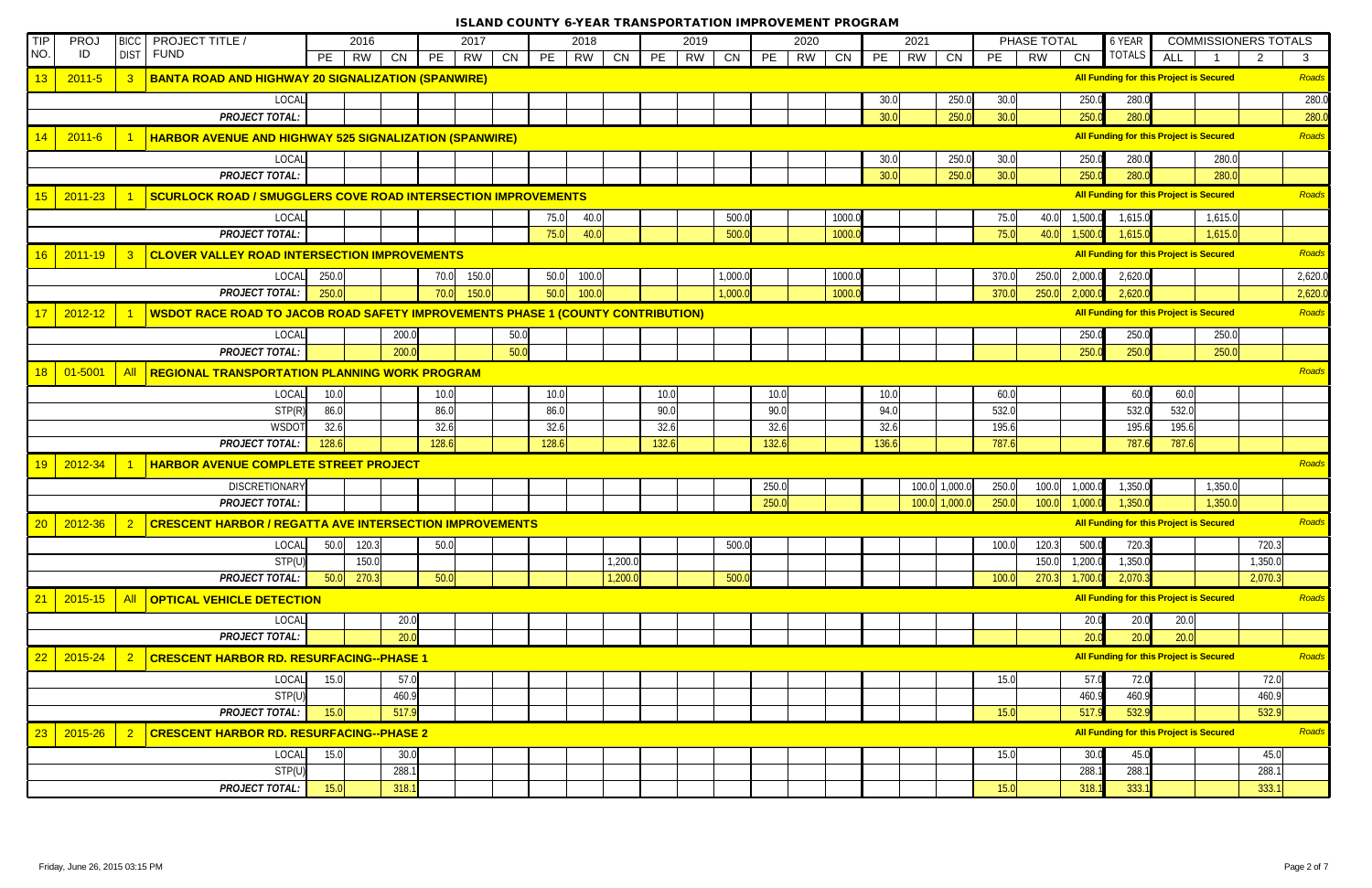| <b>TIP</b> | PRO.        | <b>BICC</b>             | <b>PROJECT TITLE /</b>                               | 2016     |       | 2017                  |      | 2018     |           |       | 2019     |    | 2020            |    | 2021            |       | PHASE TOTAL |         | 6 YEAR                                         |            | <b>COMMISSIONERS TOTALS</b> |               |
|------------|-------------|-------------------------|------------------------------------------------------|----------|-------|-----------------------|------|----------|-----------|-------|----------|----|-----------------|----|-----------------|-------|-------------|---------|------------------------------------------------|------------|-----------------------------|---------------|
| NO.        | ID          | <b>DIST</b>             | FUND                                                 | PE<br>RW | CN    | PE<br><b>RW</b><br>CN |      | PE<br>RW | <b>CN</b> | PE    | RW<br>CN | PE | <b>RW</b><br>CN | PE | CN<br><b>RW</b> | PE    | <b>RW</b>   | CN      | <b>TOTALS</b>                                  | <b>ALL</b> | $\overline{2}$              | $\mathbf{3}$  |
| 24         | 2015-20     | $\mathbf{2}$            | <b>SWANTOWN / HELLER INTERSECTION IMPROVEMENTS</b>   |          |       |                       |      |          |           |       |          |    |                 |    |                 |       |             |         | All Funding for this Project is Secured        |            |                             | Roads         |
|            |             |                         | LOCAL                                                | 13.5     |       |                       | 67.5 |          | 13.5      |       |          |    |                 |    |                 | 13.5  |             | 81.0    | 94.5                                           |            |                             | 94.5          |
|            |             |                         | STP(U)                                               | 86.5     |       | 432.5                 |      |          | 86.5      |       |          |    |                 |    |                 | 86.5  |             | 519.0   | 605.5                                          |            |                             | 605.5         |
|            |             |                         | <b>PROJECT TOTAL:</b>                                | 100.0    |       | 500.0                 |      |          | 100.0     |       |          |    |                 |    |                 | 100.0 |             | 600.0   | 700.0                                          |            |                             | 700.0         |
| 25         | 2016-2      | <b>All</b>              | 2014 ROAD SAFETY PROJECTS                            |          |       |                       |      |          |           |       |          |    |                 |    |                 |       |             |         | All Funding for this Project is Secured        |            |                             | Roads         |
|            |             |                         | <b>LOCAL</b>                                         | 13.5     |       |                       |      |          |           |       |          |    |                 |    |                 | 13.5  |             |         | 13.5                                           | 13.5       |                             |               |
|            |             |                         | <b>WSDOT</b>                                         | 36.5     | 789.0 |                       |      |          |           |       |          |    |                 |    |                 | 36.5  |             | 789.0   | 825.5                                          | 825.5      |                             |               |
|            |             |                         | <b>PROJECT TOTAL:</b>                                | 50.0     | 789.0 |                       |      |          |           |       |          |    |                 |    |                 | 50.0  |             | 789.0   | 839.0                                          | 839.0      |                             |               |
| 26         | 2016-8      | 3 <sup>2</sup>          | <b>MONKEY HILL ROAD / HENNI ROAD REALIGNMENT</b>     |          |       |                       |      |          |           |       |          |    |                 |    |                 |       |             |         | <b>All Funding for this Project is Secured</b> |            |                             | Roads         |
|            |             |                         | LOCAL                                                |          |       |                       |      | 300.0    |           |       | 300.0    |    | 1500.0          |    |                 | 300.0 | 300.0       | 1,500.0 | 2,100.0                                        |            |                             | 2,100.0       |
|            |             |                         | <b>PROJECT TOTAL:</b>                                |          |       |                       |      | 300.0    |           |       | 300.0    |    | 1500.0          |    |                 | 300.0 | 300.0       | 1,500.0 | 2,100.0                                        |            |                             | 2,100.0       |
| 27         | 2016-6      | $\overline{2}$          | <b>RESERVATION ROAD / CRESCENT DRIVE REALIGNMENT</b> |          |       |                       |      |          |           |       |          |    |                 |    |                 |       |             |         | All Funding for this Project is Secured        |            |                             | Roads         |
|            |             |                         | <b>LOCAL</b>                                         | 100.0    |       | 300.0                 |      |          |           |       |          |    |                 |    |                 |       | 100.0       | 300.0   | 400.0                                          |            |                             | 400.0         |
|            |             |                         | <b>PROJECT TOTAL:</b>                                | 100.0    |       | 300.                  |      |          |           |       |          |    |                 |    |                 |       | 100.0       | 300.0   | 400.0                                          |            |                             | 400.0         |
| 28         | 2016-10     | $\overline{\mathbf{3}}$ | <b>ARROWHEAD ROAD SAFETY IMPROVEMENTS</b>            |          |       |                       |      |          |           |       |          |    |                 |    |                 |       |             |         |                                                |            |                             | Roads         |
|            |             |                         | LOCAL                                                |          |       |                       |      | 200.0    |           | 100.0 | 300.0    |    | 300.0           |    | 1,500.0         | 300.0 | 600.0       | 1,500.0 | 2,400.0                                        |            |                             | 2,400.0       |
|            |             |                         | <b>RAP</b>                                           |          |       |                       |      |          |           |       |          |    |                 |    | 500.0           |       |             | 500.0   | 500.0                                          |            |                             | 500.0         |
|            |             |                         | <b>PROJECT TOTAL:</b>                                |          |       |                       |      | 200.0    |           | 100.0 | 300.0    |    | 300.0           |    | 2,000.0         | 300.0 | 600.0       | 2,000.  | 2,900.0                                        |            |                             | 2,900.0       |
| 29         | 2016-12     | <b>All</b>              | NON-MOTORIZED TRANSPORTATION PLAN UPDATE             |          |       |                       |      |          |           |       |          |    |                 |    |                 |       |             |         | All Funding for this Project is Secured        |            |                             | Roads         |
|            |             |                         | <b>LOCAL</b>                                         | 13.5     |       |                       |      |          |           |       |          |    |                 |    |                 | 13.5  |             |         | 13.5                                           | 13.5       |                             |               |
|            |             |                         | <b>STP</b>                                           | 50.0     |       | 36.5                  |      |          |           |       |          |    |                 |    |                 | 86.5  |             |         | 86.5                                           | 86.5       |                             |               |
|            |             |                         | <b>PROJECT TOTAL:</b>                                | 63.5     |       | 36.5                  |      |          |           |       |          |    |                 |    |                 | 100.0 |             |         | 100.0                                          | 100.0      |                             |               |
| 30         | $2016 - 11$ |                         | <b>CLINTON NON-MOTORIZED IMPROVEMENTS</b>            |          |       |                       |      |          |           |       |          |    |                 |    |                 |       |             |         |                                                |            |                             | Roads         |
|            |             |                         | LOCAL                                                | 20.0     |       |                       |      |          |           |       |          |    |                 |    |                 | 20.0  |             |         | 20.0                                           |            | 20.0                        |               |
|            |             |                         | PED BIKE                                             | 120.0    |       |                       |      |          |           |       |          |    |                 |    |                 | 120.0 |             |         | 120.0                                          |            | 120.0                       |               |
|            |             |                         | <b>PROJECT TOTAL:</b>                                | 140.0    |       |                       |      |          |           |       |          |    |                 |    |                 | 140.0 |             |         | 140.0                                          |            | 140.0                       |               |
| 31         | $2009 - 12$ |                         | <b>FREELAND TRAIL-SEGMENT 1</b>                      |          |       |                       |      |          |           |       |          |    |                 |    |                 |       |             |         | All Funding for this Project is Secured        |            |                             | <b>Trails</b> |
|            |             |                         | LOCAL                                                |          | 73.7  |                       |      |          |           |       |          |    |                 |    |                 |       |             | 73.7    | 73.7                                           |            | 73.7                        |               |
|            |             |                         | STP(R)                                               |          | 472.7 |                       |      |          |           |       |          |    |                 |    |                 |       |             | 472.1   | 472.1                                          |            | 472.1                       |               |
|            |             |                         | STP(E)                                               |          | 161.8 |                       |      |          |           |       |          |    |                 |    |                 |       |             | 161.8   | 161.8                                          |            | 161.8                       |               |
|            |             |                         | <b>PROJECT TOTAL:</b>                                |          | 707.6 |                       |      |          |           |       |          |    |                 |    |                 |       |             | 707.6   | 707.6                                          |            | 707.6                       |               |
| 32         | $2012 - 15$ |                         | <b>SOUTH WHIDBEY BICYCLE TOUR ROUTE</b>              |          |       |                       |      |          |           |       |          |    |                 |    |                 |       |             |         | All Funding for this Project is Secured        |            |                             | <b>Trails</b> |
|            |             |                         | STP(E)                                               |          |       |                       | 80.0 |          |           |       |          |    |                 |    |                 |       |             | 80.0    | 80.0                                           |            | 80.0                        |               |
|            |             |                         | <b>PROJECT TOTAL:</b>                                |          |       |                       | 80.0 |          |           |       |          |    |                 |    |                 |       |             | 80.0    | 80.0                                           |            | 80.0                        |               |
| 33         | $2012 - 11$ |                         | <b>LIBBEY TO KETTLES MULTI-USE TRAIL CONNECTOR</b>   |          |       |                       |      |          |           |       |          |    |                 |    |                 |       |             |         | All Funding for this Project is Secured        |            |                             | <b>Trails</b> |
|            |             |                         | LOCAL                                                | 150.0    |       | 100.0<br>50.0         |      |          | 900.0     |       |          |    |                 |    |                 | 200.0 | 100.0       | 900.0   | 1,200.0                                        |            | 1,200.0                     |               |
|            |             |                         | <b>PROJECT TOTAL:</b>                                | 150.0    |       | $ 50.0 $ 100.0        |      |          | 900.0     |       |          |    |                 |    |                 | 200.0 | 100.0       | 900.0   | 1,200.0                                        |            | 1,200.0                     |               |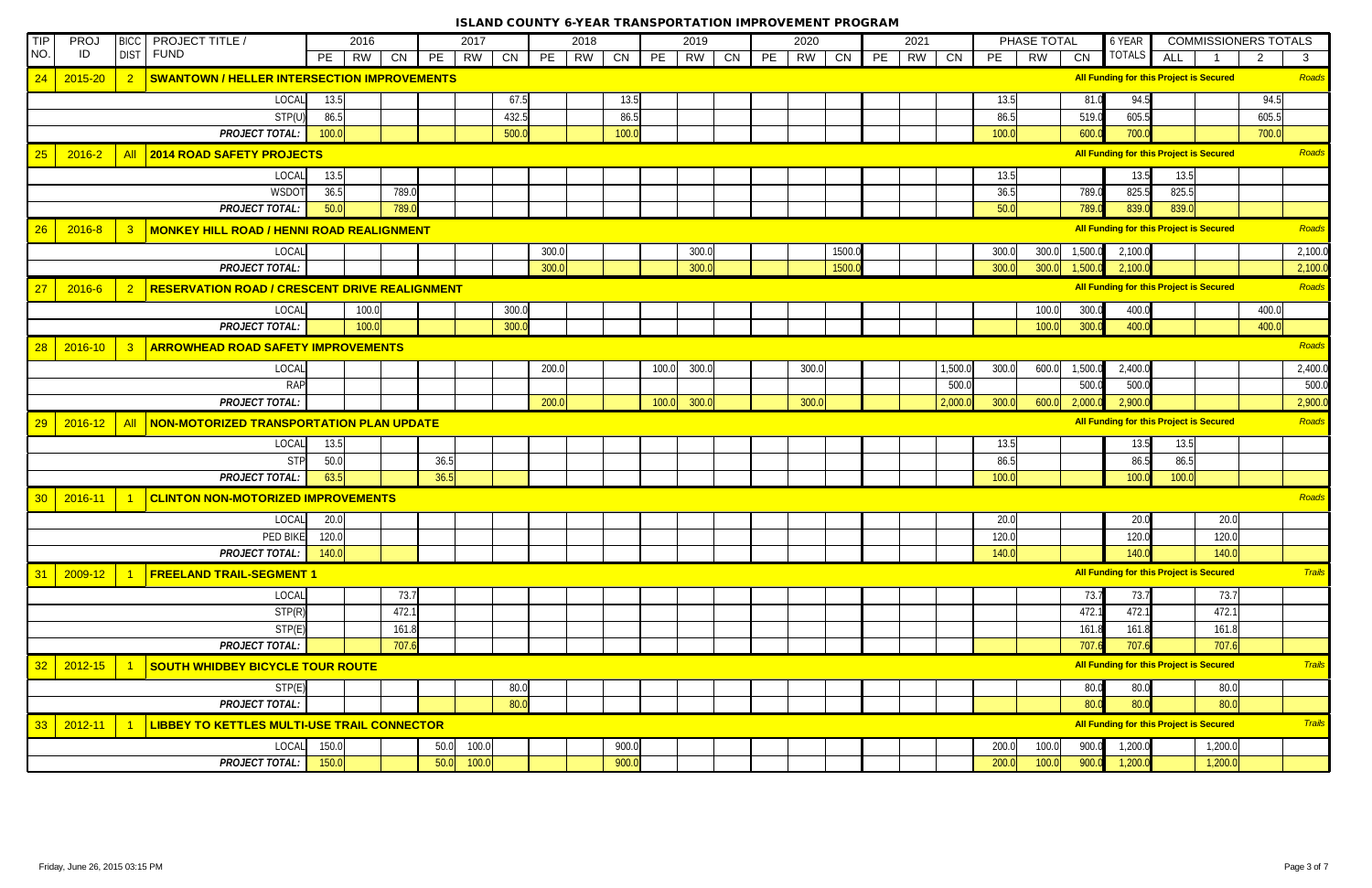| <b>TIP</b> | PRO.        | <b>BICC</b>             | <b>PROJECT TITLE /</b>                    |       | 2016      |      |      | 2017      |       |       | 2018 |       |      | 2019      |           |      | 2020 |           |      | 2021 |         |       | PHASE TOTAL |         | 6 YEAR                                         |         |         | <b>COMMISSIONERS TOTALS</b>    |
|------------|-------------|-------------------------|-------------------------------------------|-------|-----------|------|------|-----------|-------|-------|------|-------|------|-----------|-----------|------|------|-----------|------|------|---------|-------|-------------|---------|------------------------------------------------|---------|---------|--------------------------------|
| NO.        | ID          | <b>DIST</b>             | <b>FUND</b>                               | PE    | <b>RW</b> | CN   | PE   | <b>RW</b> | CN    | PE    | RW   | CN    | PE   | <b>RW</b> | <b>CN</b> | PE   | RW   | CN        | PE   | RW   | CN      | PE    | <b>RW</b>   | CN      | <b>TOTALS</b>                                  | ALL     |         | $\overline{2}$<br>$\mathbf{3}$ |
| 34         | 2014-22     |                         | <b>CLINTON TO KEN'S CORNER TRAIL</b>      |       |           |      |      |           |       |       |      |       |      |           |           |      |      |           |      |      |         |       |             |         |                                                |         |         | Trails                         |
|            |             |                         | LOCAL                                     | 100.0 |           |      |      |           |       |       |      |       |      | 50.0      |           |      |      | 1000.0    |      |      | 500.0   | 100.0 | 50.0        | 1,500.0 | 1,650.0                                        |         | 1,650.0 |                                |
|            |             |                         | STP(R)                                    |       |           |      |      |           |       |       |      |       |      |           |           |      |      |           |      |      | 500.0   |       |             | 500.0   | 500.0                                          |         | 500.0   |                                |
|            |             |                         | STP(E)                                    |       |           |      |      |           |       | 125.0 |      |       |      | 125.0     |           |      |      |           |      |      |         | 125.0 | 125.0       |         | 250.0                                          |         | 250.0   |                                |
|            |             |                         | <b>PROJECT TOTAL:</b>                     | 100.0 |           |      |      |           |       | 125.0 |      |       |      | 175.0     |           |      |      | 1000.0    |      |      | 1,000.0 | 225.0 | 175.0       | 2,000.  | 2,400.0                                        |         | 2,400.0 |                                |
| 35         | $2015 - 10$ | $\mathbf{3}$            | <b>CAMANO ISLAND BICYCLE ROUTE</b>        |       |           |      |      |           |       |       |      |       |      |           |           |      |      |           |      |      |         |       |             |         | All Funding for this Project is Secured        |         |         | <b>Trails</b>                  |
|            |             |                         | STP(E)                                    |       |           |      |      |           |       |       |      |       | 25.0 |           | 100.0     |      |      |           |      |      |         | 25.0  |             | 100.0   | 125.0                                          |         |         | 125.0                          |
|            |             |                         | <b>PROJECT TOTAL:</b>                     |       |           |      |      |           |       |       |      |       | 25.0 |           | 100.0     |      |      |           |      |      |         | 25.0  |             | 100.0   | 125.0                                          |         |         | 125.0                          |
|            | 2016-4      |                         | <b>CENTRAL WHIDBEY BICYCLE TOUR ROUTE</b> |       |           |      |      |           |       |       |      |       |      |           |           |      |      |           |      |      |         |       |             |         |                                                |         |         | <b>Trails</b>                  |
|            |             |                         | LOCAL                                     |       |           |      |      |           |       |       |      |       |      |           |           |      |      |           | 13.5 |      |         | 13.5  |             |         | 13.5                                           |         | 13.5    |                                |
|            |             |                         | STP(E)                                    |       |           |      |      |           |       |       |      |       |      |           |           |      |      |           |      |      | 86.5    |       |             | 86.5    | 86.5                                           |         | 86.5    |                                |
|            |             |                         | <b>PROJECT TOTAL:</b>                     |       |           |      |      |           |       |       |      |       |      |           |           |      |      |           | 13.5 |      | 86.5    | 13.5  |             | 86.5    | 100.0                                          |         | 100.0   |                                |
| 37         | 2014-24     |                         | <b>MIDVALE TRAIL FEASIBILITY</b>          |       |           |      |      |           |       |       |      |       |      |           |           |      |      |           |      |      |         |       |             |         | All Funding for this Project is Secured        |         |         | <b>Trails</b>                  |
|            |             |                         | LOCAL                                     | 10.0  |           |      |      |           |       |       |      |       |      |           |           |      |      |           |      |      |         | 10.0  |             |         | 10.0                                           |         | 10.0    |                                |
|            |             |                         | <b>PROJECT TOTAL:</b>                     | 10.0  |           |      |      |           |       |       |      |       |      |           |           |      |      |           |      |      |         | 10.0  |             |         | 10.0                                           |         | 10.0    |                                |
| 38         | $2014 - 4$  |                         | <b>SHOREVIEW DRIVE OUTFALLS</b>           |       |           |      |      |           |       |       |      |       |      |           |           |      |      |           |      |      |         |       |             |         | All Funding for this Project is Secured        |         |         | <b>Drainage</b>                |
|            |             |                         | LOCAL                                     | 70.0  | 15.0      |      | 40.0 | 15.0      | 150.0 |       |      |       |      |           |           |      |      |           |      |      |         | 110.0 | 30.0        | 150.0   | 290.0                                          |         | 290.0   |                                |
|            |             |                         | <b>PROJECT TOTAL:</b>                     | 70.0  | 15.0      |      | 40.0 | 15.0      | 150.0 |       |      |       |      |           |           |      |      |           |      |      |         | 110.0 | 30.0        | 150.0   | 290.0                                          |         | 290.0   |                                |
| 39         | 9           | <b>All</b>              | <b>MISC. DRAINAGE PROJECTS</b>            |       |           |      |      |           |       |       |      |       |      |           |           |      |      |           |      |      |         |       |             |         | All Funding for this Project is Secured        |         |         | <b>Drainage</b>                |
|            |             |                         | LOCAL                                     | 95.0  | 10.0      |      | 70.0 | 5.0       | 65.0  | 65.0  | 10.0 | 160.0 | 50.0 | 10.0      | 100.0     | 50.0 |      |           | 50.0 |      |         | 380.0 | 35.0        | 325.0   | 740.0                                          | 740.0   |         |                                |
|            |             |                         | CWU                                       | 80.0  | 20.0      | 60.0 | 15.0 | 5.0       | 165.0 | 20.0  |      | 200.0 | 35.0 | 25.0      |           | 5.0  | 5.0  | 175.0     |      |      |         | 155.0 | 55.0        | 600.0   | 810.0                                          | 810.0   |         |                                |
|            |             |                         | <b>PROJECT TOTAL:</b>                     | 175.0 | 30.0      | 60.0 | 85.0 | 10.0      | 230.0 | 85.0  | 10.0 | 360.0 | 85.0 | 35.0      | 100.0     | 55.0 | 5.0  | 175.0     | 50.0 |      |         | 535.0 | 90.0        | 925.0   | 1,550.0                                        | 1,550.0 |         |                                |
| 40         | $2014 - 6$  |                         | <b>HANSEN DRIVE OUTFALL</b>               |       |           |      |      |           |       |       |      |       |      |           |           |      |      |           |      |      |         |       |             |         | <b>All Funding for this Project is Secured</b> |         |         | <b>Drainage</b>                |
|            |             |                         | CWU                                       |       |           |      |      |           |       |       |      |       |      |           |           |      |      |           | 35.0 | 10.0 |         | 35.0  | 10.0        |         | 45.0                                           |         | 45.0    |                                |
|            |             |                         | PROJECT TOTAL:                            |       |           |      |      |           |       |       |      |       |      |           |           |      |      |           | 35.0 | 10.0 |         | 35.0  | 10.0        |         | 45.0                                           |         | 45.0    |                                |
| 41         | $2014 - 10$ |                         | <b>GEORGE DRIVE CULVERT</b>               |       |           |      |      |           |       |       |      |       |      |           |           |      |      |           |      |      |         |       |             |         | All Funding for this Project is Secured        |         |         | <b>Drainage</b>                |
|            |             |                         | LOCAL                                     |       |           |      |      |           |       |       |      |       |      |           |           | 25.0 | 10.0 |           | 15.0 | 5.0  |         | 40.0  | 15.0        |         | 55.0                                           |         | 55.0    |                                |
|            |             |                         | <b>PROJECT TOTAL:</b>                     |       |           |      |      |           |       |       |      |       |      |           |           | 25.0 | 10.0 |           | 15.0 | 5.0  |         | 40.0  | 15.0        |         | 55.0                                           |         | 55.0    |                                |
| 42         | $2012 - 14$ | $\overline{3}$          | <b>MAPLE GROVE OUTFALL</b>                |       |           |      |      |           |       |       |      |       |      |           |           |      |      |           |      |      |         |       |             |         | All Funding for this Project is Secured        |         |         | <b>Drainage</b>                |
|            |             |                         | LOCAL                                     |       |           |      |      |           |       |       |      |       |      |           |           | 20.0 |      |           | 10.0 |      |         | 30.0  |             |         | 30.0                                           |         |         | 30.0                           |
|            |             |                         | <b>PROJECT TOTAL:</b>                     |       |           |      |      |           |       |       |      |       |      |           |           | 20.0 |      |           | 10.0 |      |         | 30.0  |             |         | 30.0                                           |         |         | 30.0                           |
| 43         | 2014-7      |                         | <b>FIDALGO DRIVE CULVERT</b>              |       |           |      |      |           |       |       |      |       |      |           |           |      |      |           |      |      |         |       |             |         | All Funding for this Project is Secured        |         |         | <b>Drainage</b>                |
|            |             |                         | LOCAL                                     |       |           |      |      |           |       |       |      |       |      |           |           | 35.0 | 10.0 |           | 20.0 | 5.0  |         | 55.0  | 15.0        |         | 70.0                                           |         | 70.0    |                                |
|            |             |                         | <b>PROJECT TOTAL:</b>                     |       |           |      |      |           |       |       |      |       |      |           |           | 35.0 | 10.0 |           | 20.0 | 5.0  |         | 55.0  | 15.0        |         | 70.0                                           |         | 70.0    |                                |
|            | $2014 - 12$ |                         | <b>NORTH BLUFF ROAD CULVERT</b>           |       |           |      |      |           |       |       |      |       |      |           |           |      |      |           |      |      |         |       |             |         | All Funding for this Project is Secured        |         |         | <b>Drainage</b>                |
|            |             |                         | CWU                                       |       |           |      |      |           |       |       |      |       | 30.0 | 10.0      |           | 40.0 | 10.0 |           | 10.0 |      | 300.0   | 80.0  | 20.0        | 300.0   | 400.0                                          |         | 400.0   |                                |
|            |             |                         | <b>PROJECT TOTAL:</b>                     |       |           |      |      |           |       |       |      |       | 30.0 | 10.0      |           | 40.0 | 10.0 |           | 10.0 |      | 300.0   | 80.0  | 20.0        | 300.0   | 400.0                                          |         | 400.0   |                                |
| 45         | 2014-14     | $\overline{\mathbf{3}}$ | <b>LIVINGSTON BAY RD OUTFALL</b>          |       |           |      |      |           |       |       |      |       |      |           |           |      |      |           |      |      |         |       |             |         | All Funding for this Project is Secured        |         |         | <b>Drainage</b>                |
|            |             |                         | CWU                                       |       |           |      |      |           |       |       |      |       | 25.0 | 5.0       |           | 15.0 |      | 5.0 150.0 |      |      |         | 40.0  | 10.0        | 150.0   | 200.0                                          |         |         | 200.0                          |
|            |             |                         | <b>PROJECT TOTAL:</b>                     |       |           |      |      |           |       |       |      |       | 25.0 | 5.0       |           | 15.0 | 5.0  | 150.0     |      |      |         | 40.0  | 10.0        | 150.0   | 200.0                                          |         |         | 200.0                          |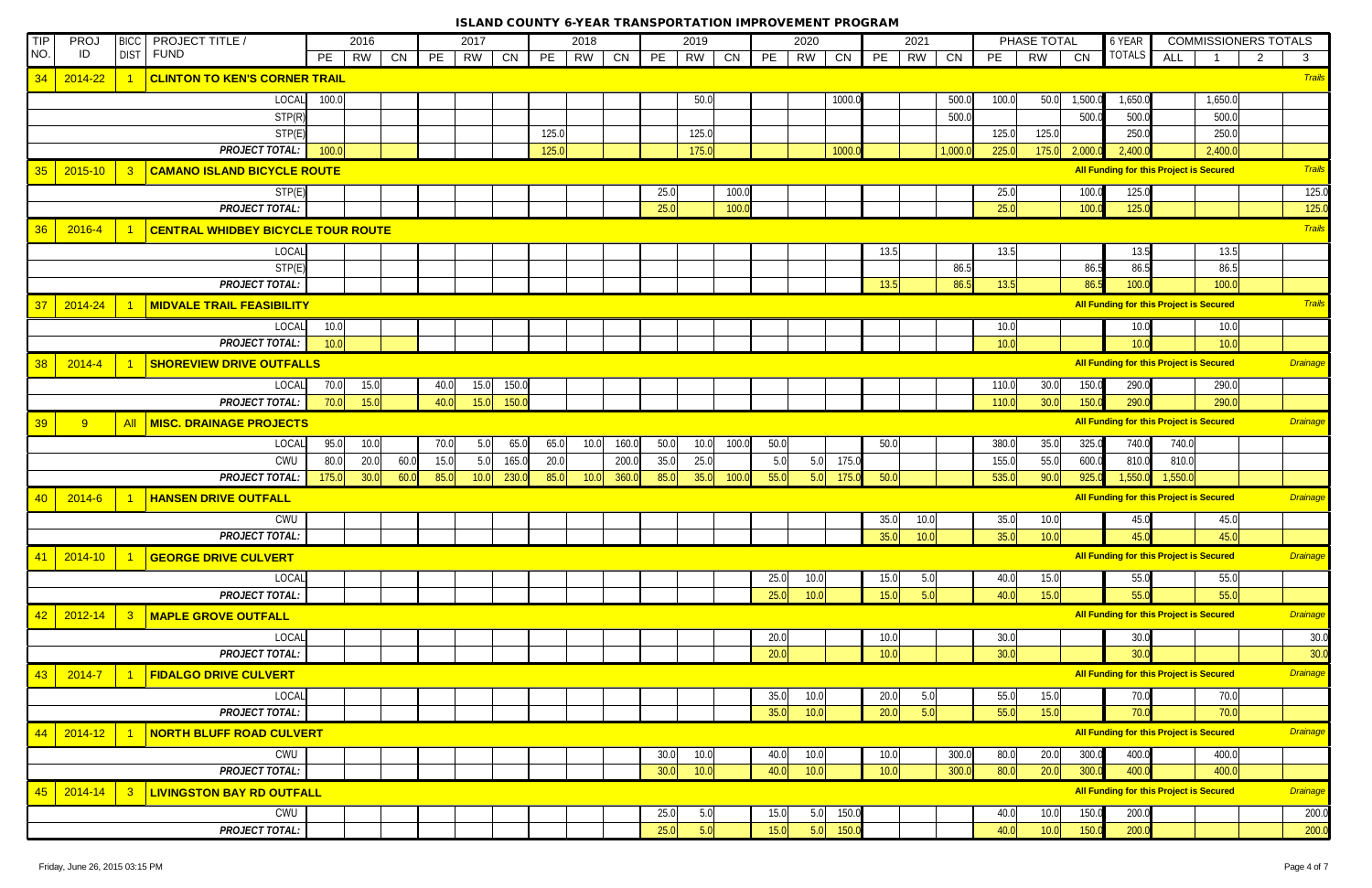| <b>TIP</b> | PRO.                    |             | <b>PROJECT TITLE /</b>                            |           | 2016      |         |       | 2017    |    |                       | 2018    |         |       | 2019            |       | 2020      |               |       | 2021      |               |         | PHASE TOTAL |           | 6 YEAR                                  |            | <b>COMMISSIONERS TOTALS</b> |                       |                       |
|------------|-------------------------|-------------|---------------------------------------------------|-----------|-----------|---------|-------|---------|----|-----------------------|---------|---------|-------|-----------------|-------|-----------|---------------|-------|-----------|---------------|---------|-------------|-----------|-----------------------------------------|------------|-----------------------------|-----------------------|-----------------------|
| NO.        | ID                      | <b>DIST</b> | <b>FUND</b>                                       | <b>PE</b> | <b>RW</b> | CN      | PE    | RW      | CN | PE                    | RW      | CN      | PE    | CN<br>RW        | PE    | <b>RW</b> | CN            | PE    | <b>RW</b> | CN            | PE      | <b>RW</b>   | <b>CN</b> | <b>TOTALS</b>                           | <b>ALL</b> |                             | $\mathbf{2}^{\prime}$ | $\mathbf{3}$          |
| 46         | $2013 - 8$              |             | <b>SWAN LAKE TIDE GATES</b>                       |           |           |         |       |         |    |                       |         |         |       |                 |       |           |               |       |           |               |         |             |           | All Funding for this Project is Secured |            |                             |                       | <b>Drainage</b>       |
|            |                         |             | LOCAL                                             | 35.0      | 10.0      |         | 35.0  | 10.0    |    | 20.0                  |         | 250.0   |       |                 |       |           |               |       |           |               | 90.0    | 20.0        | 250.0     | 360.0                                   |            |                             | 360.0                 |                       |
|            |                         |             | <b>PROJECT TOTAL:</b>                             | 35.0      | 10.0      |         | 35.0  | 10.0    |    | 20.0                  |         | 250.0   |       |                 |       |           |               |       |           |               | 90.0    | 20.0        | 250.0     | 360.0                                   |            |                             | 360.0                 |                       |
|            | 47 2015-14              | AII         | <b>FISH PASSAGE PROJECTS</b>                      |           |           |         |       |         |    |                       |         |         |       |                 |       |           |               |       |           |               |         |             |           |                                         |            |                             |                       | Drainage <sup>1</sup> |
|            |                         |             | LOCAL                                             | 20.0      | 10.0      |         | 70.0  | 25.0    |    | 70.0                  | 25.0    |         | 70.0  | 25.0            | 50.0  | 15.0      |               |       |           |               | 280.0   | 100.0       |           | 380.0                                   | 380.0      |                             |                       |                       |
|            |                         |             | <b>SALMON RECOVERY</b>                            |           |           |         |       |         |    | 30.0                  |         | 400.0   | 30.0  | 400.0           | 30.0  |           | 400.0         | 30.0  |           | 400.0         | 120.0   |             | 1,600.0   | 1,720.0                                 | ,720.0     |                             |                       |                       |
|            |                         |             | <b>PROJECT TOTAL:</b>                             | 20.0      | 10.0      |         | 70.0  | 25.0    |    | 100.0                 | 25.0    | 400.0   | 100.0 | 25.0<br>400.0   | 80.0  | 15.0      | 400.0         | 30.0  |           | 400.0         | 400.0   | 100.0       | 1,600.0   | 2,100.0                                 | 2,100.0    |                             |                       |                       |
|            |                         |             |                                                   |           |           |         |       |         |    |                       |         |         |       |                 |       |           |               |       |           |               |         |             |           |                                         |            |                             |                       |                       |
|            | 48 2012-52              |             | <b>ANDERSON ROAD (AT ORR RD) OVERFLOW CULVERT</b> |           |           |         |       |         |    |                       |         |         |       |                 |       |           |               |       |           |               |         |             |           | All Funding for this Project is Secured |            |                             |                       | <b>Drainage</b>       |
|            |                         |             | <b>LOCAL</b>                                      | 40.0      | 15.0      |         | 10.0  | 10.0    |    |                       |         |         |       | 400.0           |       |           |               |       |           |               | 50.0    | 25.0        | 400.0     | 475.0                                   |            | 475.0                       |                       |                       |
|            |                         |             | <b>PROJECT TOTAL:</b>                             | 40.0      | 15.0      |         | 10.0  | 10.0    |    |                       |         |         |       | 400.0           |       |           |               |       |           |               | 50.0    | 25.0        | 400.0     | 475.0                                   |            | 475.0                       |                       |                       |
|            | <mark>49 2015-18</mark> |             | <b>SUNLIGHT BEACH ROAD DRAINAGE</b>               |           |           |         |       |         |    |                       |         |         |       |                 |       |           |               |       |           |               |         |             |           | All Funding for this Project is Secured |            |                             |                       | <b>Drainage</b>       |
|            |                         |             | <b>CWU</b>                                        | 25.0      | 10.0      |         | 10.0  |         |    |                       |         | 135.0   |       |                 |       |           |               |       |           |               | 35.0    | 10.0        | 135.0     | 180.0                                   |            | 180.0                       |                       |                       |
|            |                         |             | <b>PROJECT TOTAL:</b>                             | 25.0      | 10.0      |         | 10.0  |         |    |                       |         | 135.0   |       |                 |       |           |               |       |           |               | 35.0    | 10.0        | 135.0     | 180.0                                   |            | 180.0                       |                       |                       |
|            |                         |             | TIP TOTALS:                                       | 1,902.1   | 1,180.3   | 4,736.6 | 730.1 |         |    | 560.0 7,870.0 1,178.6 | 415.0   | 7,691.0 | 592.6 | 1,090.0 3,772.0 | 747.6 |           | 595.0 6,003.0 | 505.1 |           | 360.0 6,320.5 | 5,656.1 | 4,200.3     | 36,393.1  | 46,249.5                                | 12,020.6   | 16,947.6                    | 8,746.3               | 8,535.0               |
|            |                         |             |                                                   |           | 7,819.0   |         |       | 9,160.1 |    |                       | 9,284.6 |         |       | 5,454.6         |       | 7,345.6   |               |       | 7,185.6   |               |         |             |           |                                         |            |                             |                       |                       |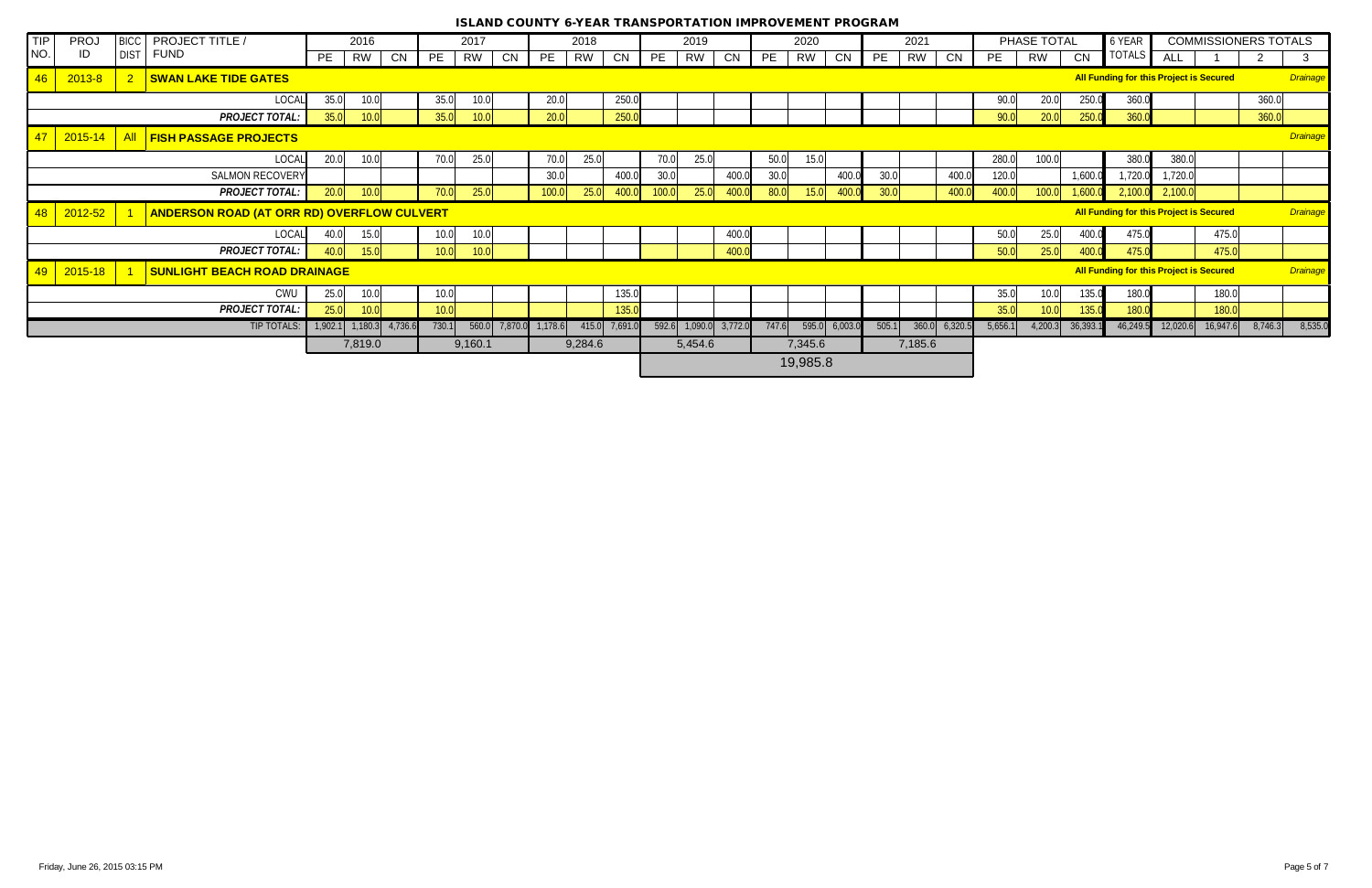| TIP<br>PROJ<br>BICC      | <b>PROJECT TITLE /</b>                | 2016                  | 2017                  | 2018                  | 2019                  | 2020                  | 2021           | PHASE TOTAL           | 6 YEAR<br><b>COMMISSIONERS TOTALS</b>                                    |
|--------------------------|---------------------------------------|-----------------------|-----------------------|-----------------------|-----------------------|-----------------------|----------------|-----------------------|--------------------------------------------------------------------------|
| NO.<br>ID<br><b>DIST</b> | <b>FUND</b>                           | PE<br><b>RW</b><br>CN | PE<br>CN<br><b>RW</b> | PE<br><b>RW</b><br>CN | PE<br><b>RW</b><br>CN | PE<br>CN<br><b>RW</b> | PE<br>RW<br>CN | CN<br>PE<br><b>RW</b> | TOTALS <sup>T</sup><br>ALL<br>$2\overline{ }$<br>$\overline{\mathbf{1}}$ |
|                          | <b>Road Funds</b>                     | 2016                  | 2017                  | 2018                  | 2019                  | 2020                  | 2021           | <b>6 YEAR TOTALS</b>  |                                                                          |
|                          | <b>LOCAL</b>                          | 3,864.4               | 6,428.6               | 6,626.5               | 4,203.0               | 5,813.0               | 3,756.5        | 30,692.0              |                                                                          |
|                          | CAPP                                  | 301.0                 | 307.0                 | 313.0                 | 319.0                 | 325.0                 | 331.0          | 1,896.0               |                                                                          |
|                          | <b>RAP</b>                            | 600.0                 | 1,561.9               |                       |                       |                       | 500.0          | 2,661.9               |                                                                          |
|                          | STP(R)                                | 683.1                 | 86.0                  | 86.0                  | 90.0                  | 90.0                  | 594.0          | 1,629.1               |                                                                          |
|                          | STP(E)                                | 161.8                 | 80.0                  | 125.0                 | 250.0                 |                       | 86.5           | 703.3                 |                                                                          |
|                          | <b>SALMON RECOVERY</b>                |                       |                       | 430.0                 | 430.0                 | 430.0                 | 430.0          | 1,720.0               |                                                                          |
|                          | <b>WSDOT</b>                          | 858.1                 | 32.6                  | 32.6                  | 32.6                  | 32.6                  | 32.6           | 1,021.1               |                                                                          |
|                          | <b>CONCURRENCY</b>                    |                       |                       | 30.0                  |                       |                       |                | 30.0                  |                                                                          |
|                          | <b>DISCRETIONARY</b>                  |                       |                       |                       |                       | 250.0                 | 1,100.0        | 1,350.0               |                                                                          |
|                          | STP(U)                                | 985.5                 | 432.5                 | 1,286.5               |                       |                       |                | 2,704.5               |                                                                          |
|                          | <b>STP</b>                            | 50.0                  | 36.5                  |                       |                       |                       |                | 86.5                  |                                                                          |
|                          | PED BIKE                              | 120.0                 |                       |                       |                       |                       |                | 120.0                 |                                                                          |
|                          | <b>SUB TOTAL:</b>                     | 7,624.0               | 8,965.1               | 8,929.6               | 5,324.6               | 6,940.6               | 6,830.6        | 44,614.5              |                                                                          |
|                          | <b>Non-Road Funds</b>                 | 2016                  | 2017                  | 2018                  | 2019                  | 2020                  | 2021           | <b>6 YEAR TOTALS</b>  |                                                                          |
|                          | CWU                                   | 195.0                 | 195.0                 | 355.0                 | 130.0                 | 405.0                 | 355.0          | 1,635.0               |                                                                          |
|                          | <b>SUB TOTAL:</b>                     | 195.0                 | 195.0                 | 355.0                 | 130.0                 | 405.0                 | 355.0          | 1,635.0               |                                                                          |
|                          | TIP TOTAL:                            | 7,819.0               | 9,160.1               | 9,284.6               | 5,454.6               | 7,345.6               | 7,185.6        | 46,249.5              |                                                                          |
|                          | <b>FUNDS / CIP Category</b>           | 2016                  | 2017                  | 2018                  | 2019                  | 2020                  | 2021           | <b>6 YEAR TOTALS</b>  |                                                                          |
| Roads Program            |                                       |                       |                       |                       |                       |                       |                |                       |                                                                          |
|                          | CAPP                                  | 301.0                 | 307.0                 | 313.0                 | 319.0                 | 325.0                 | 331.0          | 1,896.0               |                                                                          |
|                          | <b>CONCURRENCY</b>                    |                       |                       | 30.0                  |                       |                       |                | 30.0                  |                                                                          |
|                          | <b>DISCRETIONARY</b>                  |                       |                       |                       |                       | 250.0                 | 1,100.0        | 1,350.0               |                                                                          |
|                          | <b>LOCAL</b>                          | 3,210.8               | 5,773.6               | 5,126.5               | 3,498.0               | 4,598.0               | 3,138.0        | 25,344.8              |                                                                          |
|                          | PED BIKE                              | 120.0                 |                       |                       |                       |                       |                | 120.0                 |                                                                          |
|                          | <b>RAP</b>                            | 600.0                 | 1,561.9               |                       |                       |                       | 500.0          | 2,661.9               |                                                                          |
|                          | <b>STP</b>                            | 50.0                  | 36.5                  |                       |                       |                       |                | 86.5                  |                                                                          |
|                          |                                       |                       |                       | 86.0                  | 90.0                  | 90.0                  | 94.0           | 657.0                 |                                                                          |
|                          | STP(R)                                | 211.0                 | 86.0                  |                       |                       |                       |                |                       |                                                                          |
|                          | STP(U)                                | 985.5                 | 432.5                 | 1,286.5               |                       |                       |                | 2,704.5               |                                                                          |
|                          | <b>WSDOT</b>                          | 858.1                 | 32.6                  | 32.6                  | 32.6                  | 32.6                  | 32.6           | 1,021.1               |                                                                          |
|                          | <b>TOTAL:</b><br><b>Roads Program</b> | 6,336.3               | 8,230.1               | 6,874.6               | 3,939.6               | 5,295.6               | 5,195.6        | 35,871.9              |                                                                          |
|                          |                                       |                       |                       |                       |                       |                       |                |                       |                                                                          |
|                          | <b>LOCAL</b>                          | 320.0                 | 505.0                 | 600.0                 | 655.0                 | 215.0                 | 105.0          | 2,400.0               |                                                                          |
|                          | CWU                                   | 195.0                 | 195.0                 | 355.0                 | 130.0                 | 405.0                 | 355.0          | 1,635.0               |                                                                          |
| Drainage Program         | <b>SALMON RECOVERY</b><br>TOTAL:      | 515.0                 | 700.0                 | 430.0<br>1,385.0      | 430.0<br>1,215.0      | 430.0<br>1,050.0      | 430.0<br>890.0 | 1,720.0<br>5,755.0    |                                                                          |